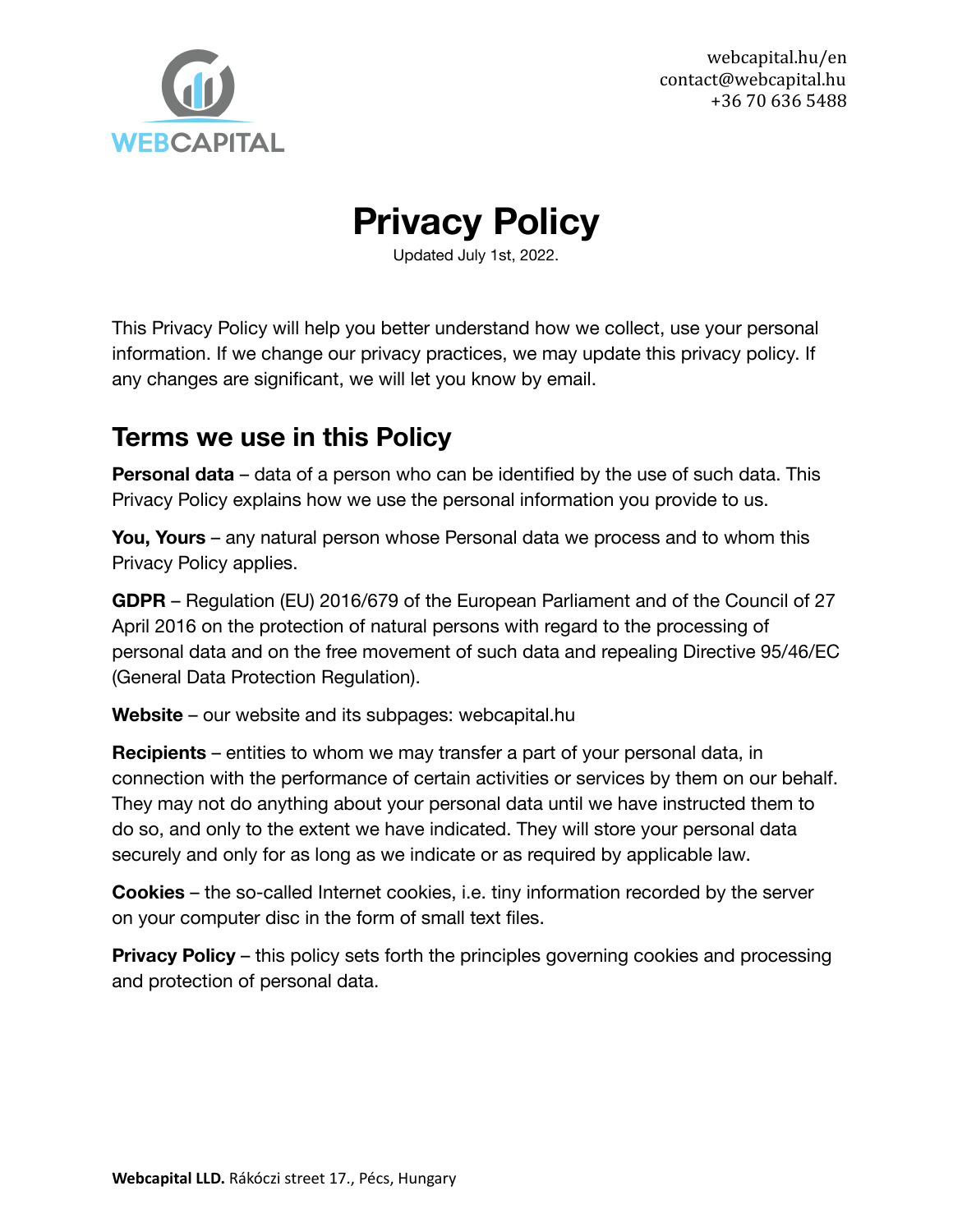

### **Data Collector**

This site is owned and operated by **Webcapital LLD** ("we", "our" or "us") and this Privacy Policy discloses how we collect data, what information we collect, why we collect it and how we use it. We keep your personal data confidential and if you have questions about how we handle personal data, please let us know. The first point of contact for privacy aspects at our organization is the Data Protection Officer, who can be contacted via email: **contact@webcapital.hu** or via phone: **+36 70 636 5488.**

We reserve the right to make changes to this Privacy Policy (together with other related Webcapital GDPR documents), in accordance with the requirements and changes in European Union legislation and /or changes in the terms within the GDPR.

This Privacy Policy was updated on 01 June 2022 and the most recent version of the Privacy Policy can always be found on our website.

# **What personal data do we process?**

#### **1. Website visitors**

- Geo location, IP address and "cookies"

(more information about our cookie policy can be found here)

#### **2. Job Candidates**

Data collected by applying for an open job position or by sending an open application:

- Personal Information: name and surname, address, email, phone number
- Professional Data: Cover Letter and CV/Resume

#### **3. Potential Clients**

Name and surname, email and/or phone number, message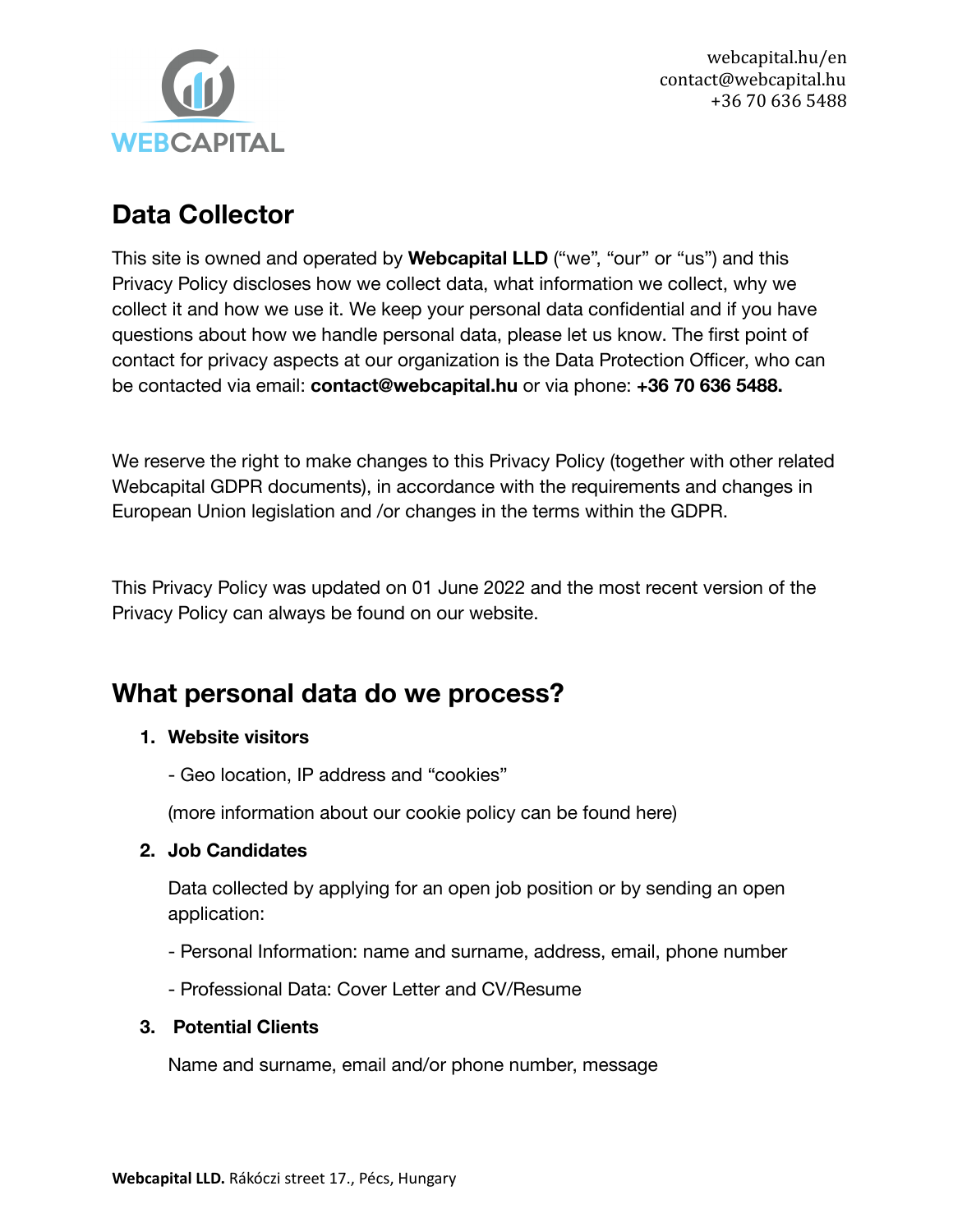

We process and store personal data for a limited time as follows: for website visitors: 26 months, for job candidates - 2 years, for clients - 5 years.

#### **Why do we process personal data?**

Depending on collected data, we process the personal data in order:

- **1. to comply with a legal obligation**
- **2. to be able to implement and perform our services**
- **3. to give you the information needed**
- **4. for marketing purposes or messages about our services**
- **5. to enable us to be practical and efficient using cookies**
- **6. to process a job application**

All gathering of personal data is based on either:

- **1. consent of the person sharing the data;**
- **2. the execution of a contract to which the data subject is party;**
- **3. compliance with a legal obligation**
- **4. the legitimate interest of Webcapital or a third party**
- **5. the vital interest of the data subject or another person, or the public interest**

We will not use the data for any purpose nor on any basis other than those listed above. If we need to process personal data for reasons other than those mentioned above, we will explicitly ask for your permission.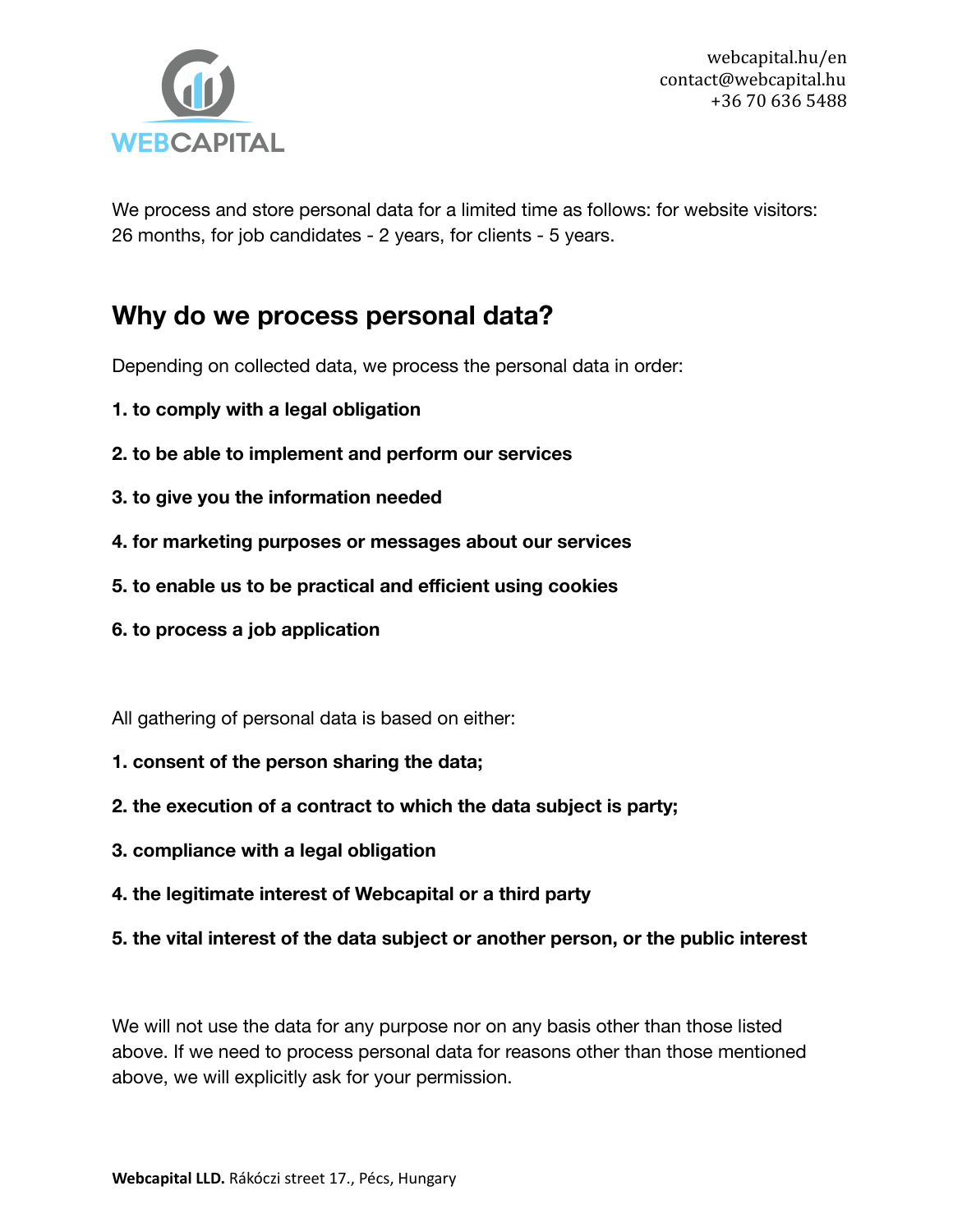

We also collect your information that you make available to us when you cooperate with us, or use our services, which are necessary for the execution of the contract), and we process them for the duration of our contractual relationship. This includes data necessary for the delivery of contracted services, and the issuance of invoices, data proving the authority to enter into a contract, and data collected during communication with us (e.g. contact information).

# **Social media**

All data gathered through Webcapital's social media which can be considered personal data pursuant to the GDPR is processed in accordance with this Privacy policy in a manner prescribed by law. Specifically, Webcapital's can be found on the following social media whose privacy policy is linked below:

[Facebook,](https://www.facebook.com/webcapitalkft) [LinkedIn,](https://www.linkedin.com/company/webcapitalkft) [Instagram.](https://www.instagram.com/webcapitalkft/)

### **Third-parties data processing**

In the context of the quality of our services, we can make use of the services of third parties which consist of our contractors and suppliers. In regard to data protection, they have the role of processors or subprocessors, who process the personal data on the basis of our exact order. If these third parties have access to the personal data or they themselves record and/or otherwise process, we conclude a DPA with those third parties. This means, among other things, that these third parties may only process your personal data for the aforementioned purposes.

We use [Google Analytics](https://support.google.com/analytics/topic/2919631?hl=en&ref_topic=1008008) for internet analytics, their privacy policies are linked here.

We will only process and store the personal data within the European Economic Area, unless otherwise agreed in a written contract. Exceptions to this are situations in which we want to map contact moments via our website. Your data will be stored by third parties outside the EU when using [Google Analytics](https://support.google.com/analytics/topic/2919631?hl=en&ref_topic=1008008), and we suggest that you read their Privacy Policy via the corresponding link.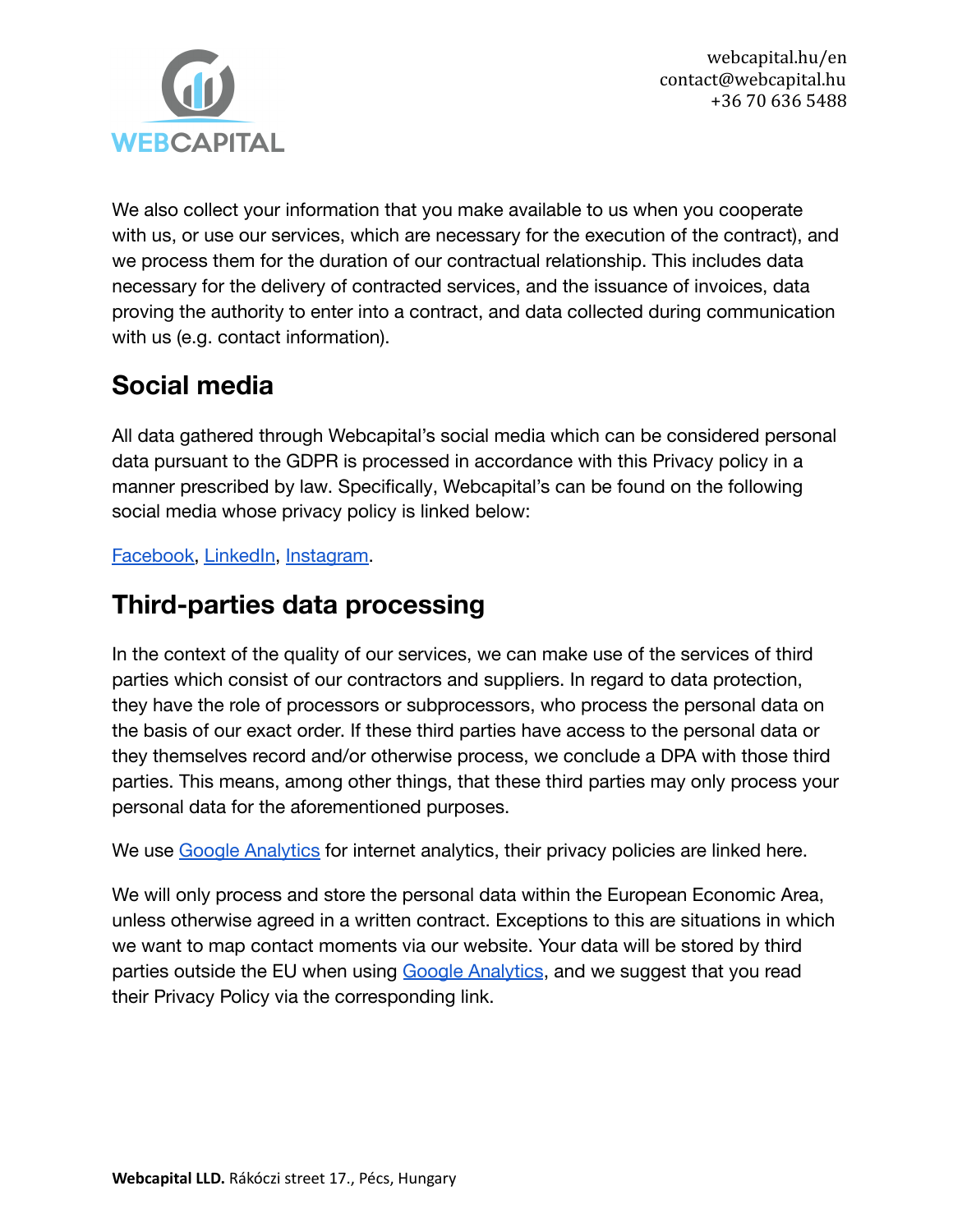

In connection with the processing activities described in this Policy, your data may be transferred to and/or processed in countries outside of the EU and the European Economic Area ("EEA"). The US and other countries may have data protection laws that differ from the laws of your country. In these cases, we provide appropriate safeguards to protect your personal data pursuant to Article 45 and 46 of the GDPR. These safeguards include compliance with the European Commission's standard contractual clauses for transfers of personal data and reliance on the appropriate legal framework.

# **Security**

We have taken appropriate organizational and technical measures for the protection of the personal data, insofar as these can reasonably be required of us, taking into account the interest to be protected, the state of the technology, and the costs of the relevant security measures:

1. our employees and any third parties who necessarily have access to the personal data are obliged to confidentiality

2. our employees have received a correct and complete instruction on the handling of personal data

3. our employees are sufficiently familiar with the responsibilities and obligations according to the GDPR

4. we do not tolerate situations that can bring Webcapital into violation of laws and regulations

If there is a data leak incident regarding the personal data concerned, we will notify you no later than 72h after we notice the data breach or have been informed about this by our subprocessors.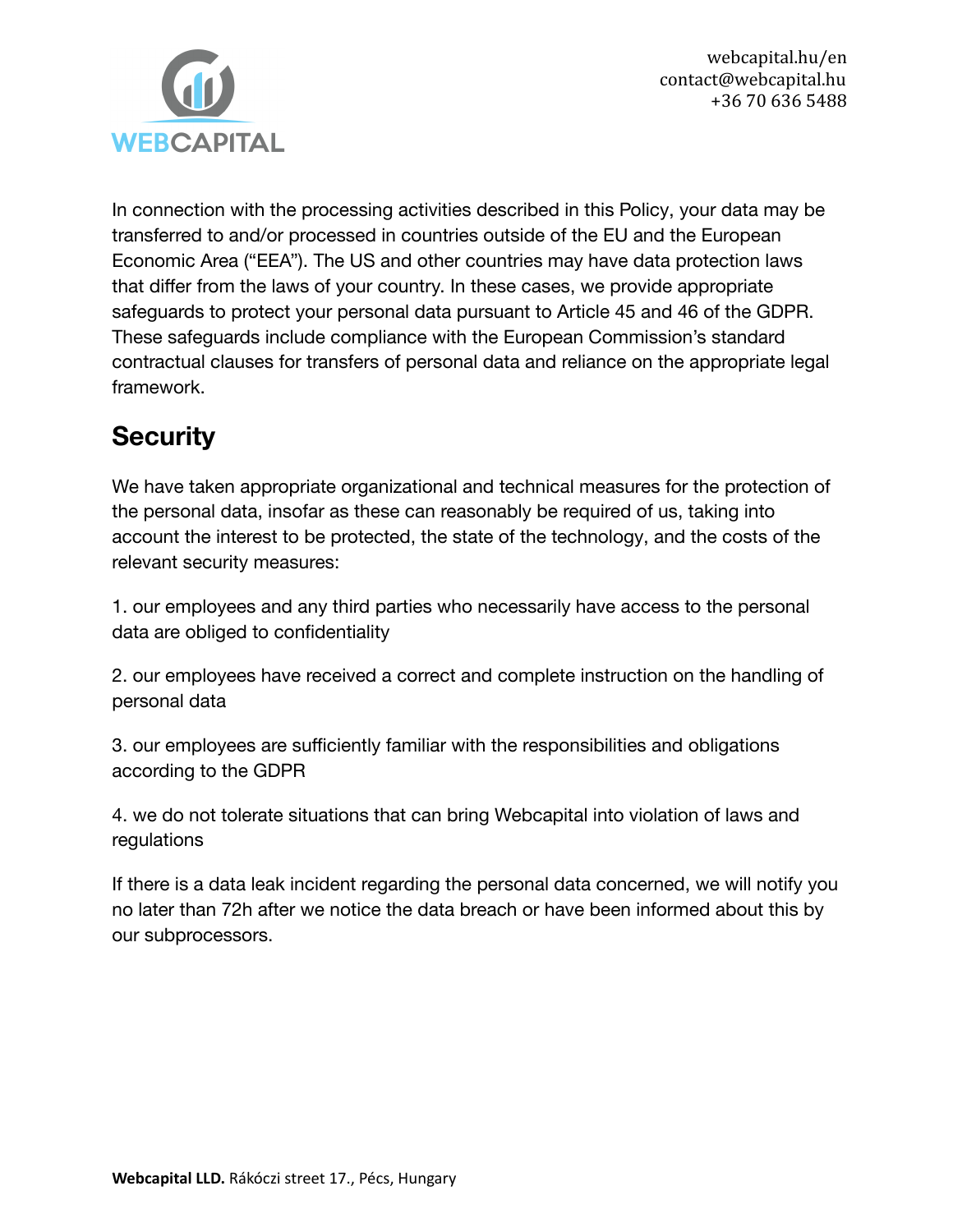

### **Your rights**

You have the right:

- **1. to access and right to be informed**
- **2. to rectification and right to erasure**
- **3. to restriction of processing personal data and right to object**
- **4. to data transfer**

#### **5. not to be subject to a decision based solely on automated processing**

These rights can be exercised by contacting our Data Protection Officer, via email or phone number stated below.

If this does not lead to a satisfactory outcome, then there is always the right to file a complaint with the Personal Data Protection Agency, the supervisory authority in the area of privacy or any other supervisory authority in his/her habitual residence, place of work or place of the alleged infringement of the data subjects rights. If you have questions about how we handle personal data, please let us know and feel free to reach directly to our Data Protection Officer via email: contact@webcapital.hu or via phone: **+36 70 636 5488**.

#### **Changes and amendments**

We reserve the right to modify this Policy relating to the Website or Services at any time, effective upon posting of an updated version of this Policy on the Website. When we do we will revise the updated date at the bottom of this page. Continued use of the Website after any such changes shall constitute your consent to such changes.

#### **Acceptance of this policy**

You acknowledge that you have read this Policy and agree to all its terms and conditions. By using the Website or its Services you agree to be bound by this Policy. If you do not agree to abide by the terms of this Policy, you are not authorized to use or access the Website and its Services.